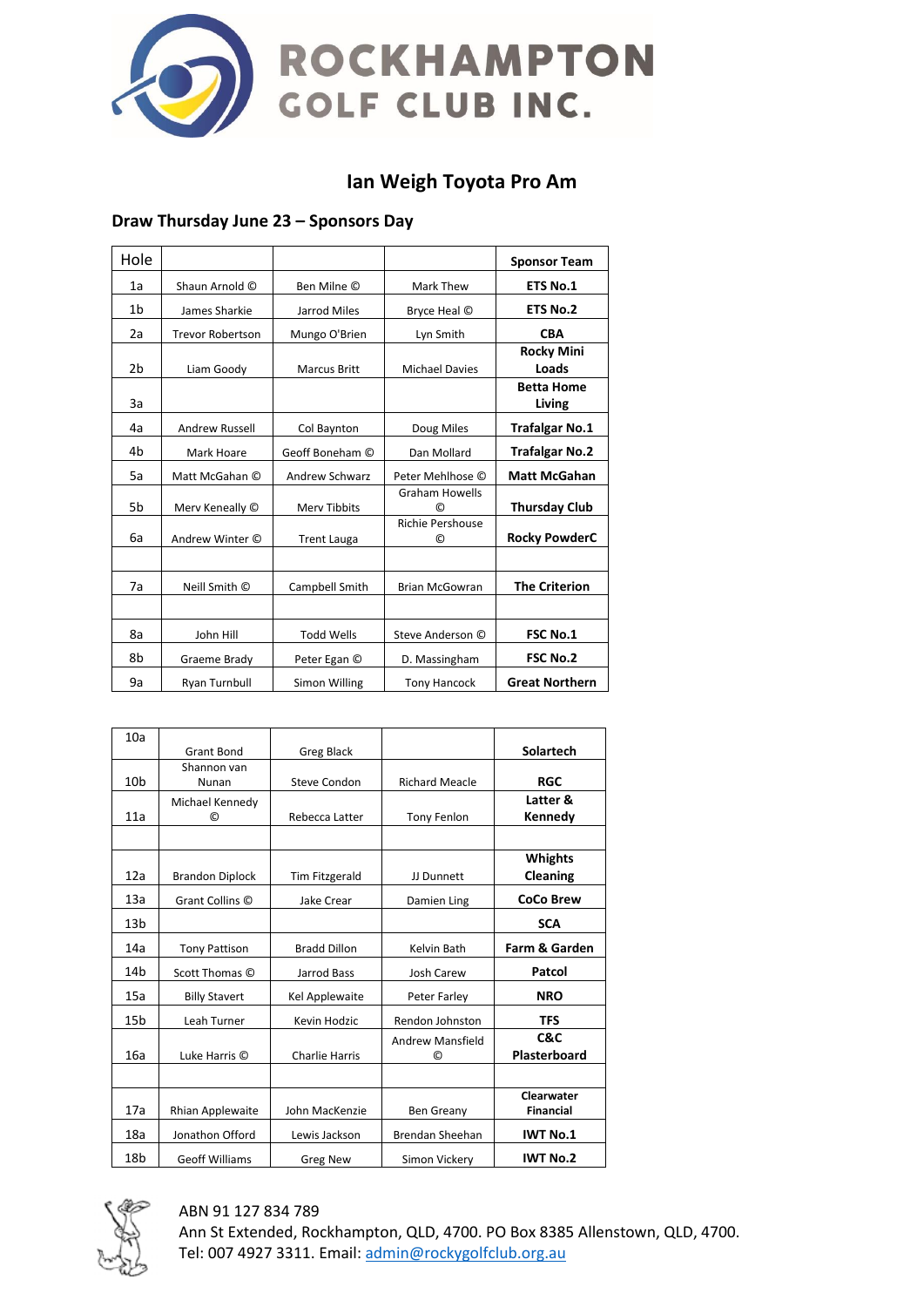

# **Draw Friday June 24 – Morning Groups**

 $\mathbf{r}$ 

 $\overline{\phantom{a}}$ 

| 1st            | Tee  |                           |                        |                        |                       |
|----------------|------|---------------------------|------------------------|------------------------|-----------------------|
| No.            | Time | Pro Player 1              | Player 2               | Player 3               | Player 4              |
|                |      | Adam                      | Nathan                 |                        |                       |
| 1              | 6:50 | Henwood                   | Beauchamp              | John Baly              |                       |
| $\overline{2}$ | 7:00 | <b>Brad Burns</b>         | <b>Blake Moore</b>     | <b>Bailey Assay</b>    |                       |
| 3              | 7:10 | <b>Anthony Choat</b>      | <b>Terry Gusterson</b> | Ian Lally              |                       |
| 4              | 7:20 | <b>Wade Brunjes</b>       | James Sharkie          | <b>Bryce Heal</b>      |                       |
| 5              | 7:30 | <b>Shae Wools-Cobb</b>    | Jakee Crear            | <b>Brett McCullock</b> |                       |
| 6              | 7:40 | <b>Peter Wilson</b>       | Ross Carige            | <b>Tim Cumming</b>     |                       |
| 7              | 7:50 | <b>Bradley McGill</b>     | Chloe Wilson           | <b>Adam Crew</b>       | Michael<br>Lamparelli |
| 8              | 8:00 | Douglas Klein             | Mike Zilko             | Shaun Arnold           | <b>Ben Milne</b>      |
| 9              | 8:10 | <b>Simon Tooman</b>       | Darren Aitken          | Scott Baumgart         | Matt Richardson       |
| 10             | 8:20 | <b>Nicholas Russell</b>   | Phillip Benson         | Andrew<br>Schwarz      | Rusty O'Brien         |
|                |      |                           |                        |                        |                       |
| 10th           | Tee  |                           |                        |                        |                       |
| No.            | Time | Pro Player 1              | Player 2               | Player 3               | Player 4              |
|                |      |                           | Zane                   |                        |                       |
| 1              | 6:50 | <b>Mark Harrison</b>      | Blackborough           | <b>Trevor Wheeler</b>  |                       |
| $\overline{2}$ | 7:00 | <b>Bailey Arnott</b>      | Kyle McFadzen          | Mark Rollinson         |                       |
| 3              | 7:10 | <b>Aden Morrison</b>      | Josh<br>Sommerfeld     | Campbell Smith         |                       |
| 4              | 7:20 | <b>Tom Power</b><br>Horan | Daryl Myles            | Rod Laird              |                       |
| 5              | 7:30 | <b>Sam Brazel</b>         | Cam Dougall            | <b>Richard Meacle</b>  |                       |
| 6              | 7:40 | R. Lai                    | <b>Ernie Corkill</b>   | Merv Keneally          | Karen Keneally        |
|                |      |                           |                        |                        |                       |
| 7              | 7:50 | <b>Terry Price</b>        | John Price             | <b>Noel Russell</b>    | Greg Hooper           |
| 8              | 8:00 | <b>Josh Armstrong</b>     | Aaron Attwell          | Jarrod Bass            | <b>Brett Thomas</b>   |
| 9              | 8:10 | <b>Alex Edge</b>          | <b>Timothy Carss</b>   | James Sullivan         | Scott Hannah          |

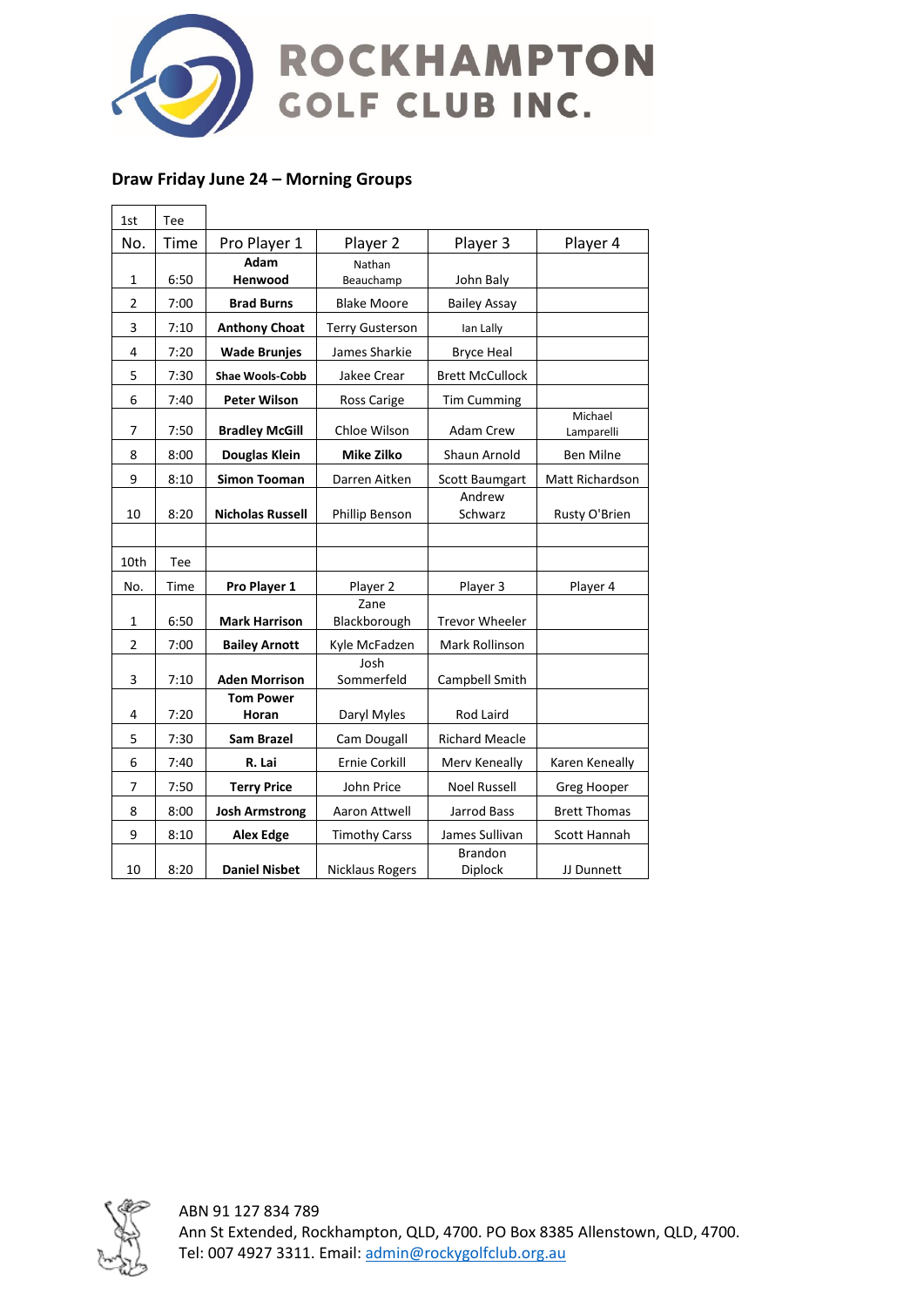

| 1st | Tee   | Pro Player 1          | Player 2             | Player 3             | Player 4              |
|-----|-------|-----------------------|----------------------|----------------------|-----------------------|
|     |       |                       | Richie               |                      | Rowan                 |
| 11  | 10:50 | John Wright           | Pershouse            | Logan Whitfield      | Coombes               |
| 12  | 11:00 | Hayden Webb           | <b>Todd Wells</b>    | <b>Brock Siegert</b> | <b>Bradd Dillon</b>   |
| 13  | 11:10 | <b>Harrison Wills</b> | Matt Lines           | Neil Berry           | Darryl Cameron        |
| 14  | 11:20 | <b>Josh Younger</b>   | Dean Stockham        | Eli Parsons          | <b>Ben Rutherford</b> |
| 15  | 11:30 | <b>Peter Martin</b>   | Damien Ling          | Peter Farley         | Dave Donaldson        |
|     |       | Christopher           |                      |                      |                       |
| 16  | 11:40 | Wood                  | Kel Applewaite       | Garry Pritchard      |                       |
| 17  | 11:50 | Damien Jordan         | Lachlan Wood         | Doug Miles           | Doug Miles            |
| 18  | 12:00 | <b>Andrew Martin</b>  | <b>Brad Talbot</b>   | Doug Miles           | Doug Miles            |
| 19  | 12:10 | Lincoln Tighe         | <b>Zachary Kelly</b> | Ryan Turnbull        | <b>Grant Collins</b>  |
| 20  | 12:20 | <b>Joel Ward</b>      | <b>Jeff Hoy</b>      | Tom Rodda            | <b>Tim McMaster</b>   |

### **Draw Friday June 24 – Afternoon Groups**

| 10th | Tee.  | Pro Player 1          | Player 2              | Player 3                | Player 4             |
|------|-------|-----------------------|-----------------------|-------------------------|----------------------|
|      |       | William               |                       |                         |                      |
| 11   | 10:50 | <b>Bruveres</b>       | Luke Harris           | <b>Andrew Mansfield</b> | Greg Scotney         |
| 12   | 11:00 | Kyle Michel           | <b>Rick Hansen</b>    | Andrew Godsmark         | Wayne Cook           |
|      |       | Mitchell              |                       |                         |                      |
| 13   | 11:10 | <b>McComas</b>        | Lincoln Beckett       | Neil Beckett            | Shaun P Moloney      |
| 14   | 11:20 | <b>Michael Wright</b> | <b>Shaun Antcliff</b> | Matt McGahan            | <b>Gerry Stewart</b> |
| 15   | 11:30 | <b>Lucas Higgins</b>  | Chris Clien           | Rhian Applewaite        | <b>Tony Pattison</b> |
|      |       |                       |                       | Michael                 |                      |
| 16   | 11:40 | <b>Tim Hart</b>       | <b>Vince Gregson</b>  | Kennedy                 |                      |
| 17   | 11:50 | Jordan O'Brien        | Dylan Gardner         | <b>Grant Bond</b>       | Greg Black           |
| 18   | 12:00 | <b>Brendan Smith</b>  | Jessica Cook          | <b>Scott Thomas</b>     | Josh Carew           |
| 19   | 12:10 | <b>Andre Stolz</b>    | Tara Jenkins          | Andrew Winter           | <b>Trent Lauga</b>   |
|      |       | <b>MacKenzie</b>      |                       |                         |                      |
| 20   | 12:20 | Wright                | <b>Robert Spence</b>  | Steve Allwood           | Sam Smerden          |



ABN 91 127 834 789 Ann St Extended, Rockhampton, QLD, 4700. PO Box 8385 Allenstown, QLD, 4700. Tel: 007 4927 3311. Email[: admin@rockygolfclub.org.au](mailto:admin@rockygolfclub.org.au)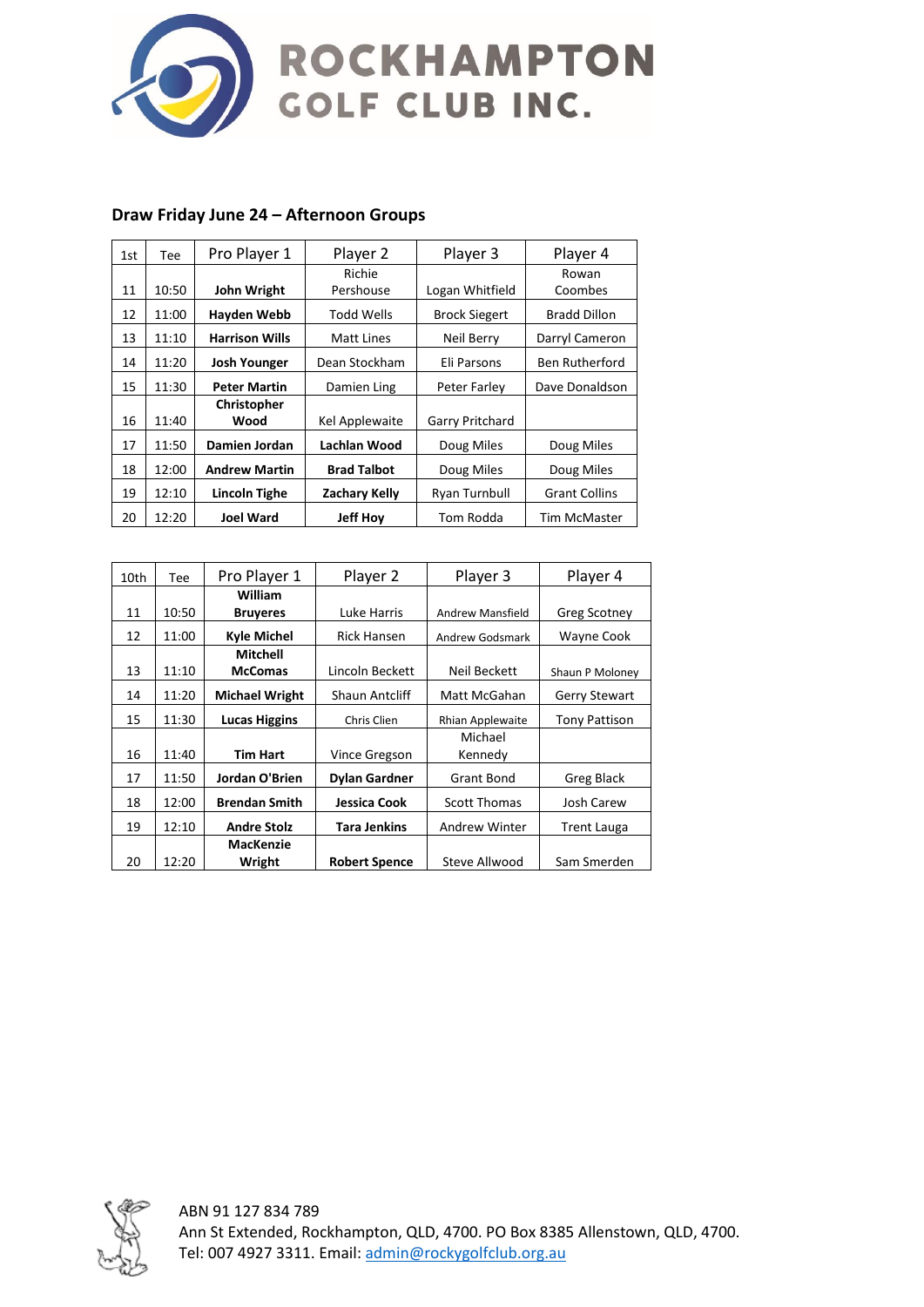

# **Draw Saturday June 25 – Morning Groups**

 $\mathbf{r}$ 

 $\overline{\phantom{0}}$ 

 $\overline{\phantom{a}}$ 

 $\overline{\phantom{0}}$ 

| 1st           | Tee  |                       |                       |                       |                        |
|---------------|------|-----------------------|-----------------------|-----------------------|------------------------|
| No.           | Time | Player 1              | Player 2              | Player 3              | Player 4               |
|               |      | William               |                       |                       |                        |
| $\mathbf{1}$  | 6:50 | <b>Bruyeres</b>       | Greg Hooper           | Darryl Cameron        |                        |
| $\mathcal{P}$ | 7:00 | Kyle Michel           | Chris Clien           | <b>Scott Baumgart</b> |                        |
|               |      | Mitchell              |                       |                       |                        |
| 3             | 7:10 | <b>McComas</b>        | Lincoln Beckett       | Neil Beckett          |                        |
| 4             | 7:20 | <b>Michael Wright</b> | <b>Shaun Antcliff</b> | <b>Bryce Heal</b>     |                        |
| 5             | 7:30 | <b>Lucas Higgins</b>  | Rhian Applewaite      | Tony Pattison         | Matt Richardson        |
| 6             | 7:40 | Tim Hart              | Todd Wells            | <b>Brock Siegert</b>  | <b>Bradd Dillon</b>    |
| 7             | 7:50 | Jordan O'Brien        | <b>Dylan Gardner</b>  | Matt McGahan          | Joe McGahan            |
|               |      |                       |                       |                       | Michael                |
| 8             | 8:00 | <b>Brendan Smith</b>  | Jessica Cook          | Vince Gregson         | Kennedy                |
|               |      |                       |                       | <b>Brandon</b>        |                        |
| 9             | 8:10 | <b>Andre Stolz</b>    | <b>Tara Jenkins</b>   | <b>Diplock</b>        | JJ Dunnett             |
|               |      | MacKenzie             |                       |                       |                        |
| 10            | 8:20 | Wright                | <b>Robert Spence</b>  | Wayne Cook            | <b>Andrew Godsmark</b> |

| 10th | Tee  |                       |                      |                        |                       |
|------|------|-----------------------|----------------------|------------------------|-----------------------|
| No.  | Time | Player 1              | Player 2             | Player 3               | Player 4              |
| 1    | 6:50 | John Wright           | Tom Rodda            | Les Berryman           |                       |
| 2    | 7:00 | Hayden Webb           | Dean Stockham        | <b>Shaun P Moloney</b> |                       |
| 3    | 7:10 | <b>Harrison Wills</b> | Mark Rollinson       | Darren Aitken          |                       |
| 4    | 7:20 | <b>Mark Harrison</b>  | Campbell Smith       | Terry Gusterson        | lan Lally             |
| 5    | 7:30 | <b>Peter Martin</b>   | <b>Matt Lines</b>    | <b>Neil Berry</b>      | <b>Trevor Wheeler</b> |
|      |      | Christopher           |                      |                        |                       |
| 6    | 7:40 | Wood                  |                      | Tim McMaster           | Damien Ling           |
| 7    | 7:50 | Damien Jordan         | Lachlan Wood         | Chloe Wilson           | Adam Crew             |
| 8    | 8:00 | <b>Andrew Martin</b>  | <b>Brad Talbot</b>   | Steve Allwood          | Sam Smerden           |
|      |      |                       |                      |                        | Rowan                 |
| 9    | 8:10 | Lincoln Tighe         | <b>Zachary Kelly</b> | Jakee Crear            | Coombes               |
| 10   | 8:20 | <b>Joel Ward</b>      | <b>Jeff Hoy</b>      | <b>Ben Rutherford</b>  | James Sharkie         |



ABN 91 127 834 789 Ann St Extended, Rockhampton, QLD, 4700. PO Box 8385 Allenstown, QLD, 4700. Tel: 007 4927 3311. Email[: admin@rockygolfclub.org.au](mailto:admin@rockygolfclub.org.au)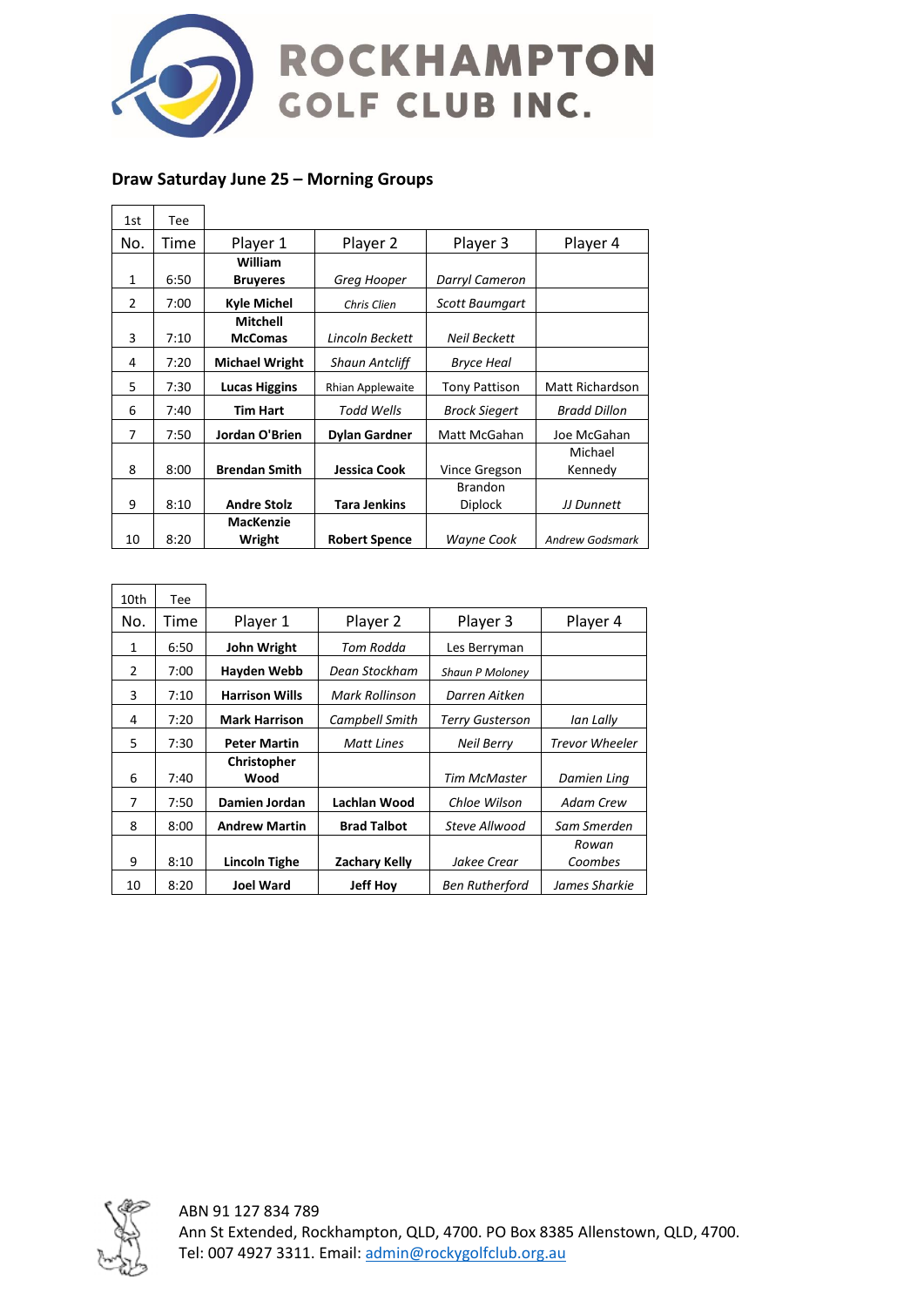

# **Draw Saturday June 25 – Afternoon Groups**

| 1st | Tee   | Player 1              | Player 2               | Player 3             | Player 4               |
|-----|-------|-----------------------|------------------------|----------------------|------------------------|
| 11  | 10:50 | <b>Mark Harrison</b>  | Luke Harris            | Andrew Mansfield     | <b>Greg Scotney</b>    |
| 12  | 11:00 | <b>Bailey Arnott</b>  | Daryl Myles            | Rod Laird            | Josh Sommerfeld        |
| 13  | 11:10 | <b>Aden Morrison</b>  | <b>Phillip Benson</b>  | Jarrod Bass          | <b>Brett Thomas</b>    |
| 14  | 11:20 | Tom Power<br>Horan    | Kyle McFadzen          | James Sullivan       | Scott Hannah           |
| 15  | 11:30 | Sam Brazel            | Scott Thomas           | Josh Carew           |                        |
| 16  | 11:40 | R. Lai                | Ernie Corkill          | Merv Keneally        | Karen Keneally         |
| 17  | 11:50 | <b>Terry Price</b>    | <b>John Price</b>      | <b>Noel Russell</b>  | <b>Brett McCullock</b> |
| 18  | 12:00 | <b>Josh Armstrong</b> | Aaron Attwell          | Grant Bond           | Greg Black             |
| 19  | 12:10 | Alex Edge             | <b>Timothy Carss</b>   | <b>Andrew Winter</b> | Trent Lauga            |
| 20  | 12:20 | <b>Daniel Nisbet</b>  | <b>Nicklaus Rogers</b> | Cam Dougall          | <b>Richard Meacle</b>  |

| 10th | Tee   | Player 1                | Player 2              | Player 3           | Player 4             |
|------|-------|-------------------------|-----------------------|--------------------|----------------------|
| 11   | 10:50 | <b>Adam Henwood</b>     | Richie Pershouse      | Logan Whitfield    | Zane<br>Blackborough |
| 12   | 11:00 | <b>Brad Burns</b>       | Ross Carige           | <b>Tim Cumming</b> | <b>Rick Hansen</b>   |
| 13   | 11:10 | <b>Anthony Choat</b>    | Michael<br>Lamperalli | <b>Blake Moore</b> | <b>Bailey Assay</b>  |
| 14   | 11:20 | <b>Wade Brunjes</b>     | John Baly             | Ryan Turnbull      | <b>Grant Collins</b> |
| 15   | 11:30 | <b>Shae Wools-Cobb</b>  | Eli Parsons           | Peter Farley       | Dave<br>Donaldson    |
| 16   | 11:40 | <b>Peter Wilson</b>     | Kel Applewaite        | Garry Pritchard    |                      |
| 17   | 11:50 | <b>Bradley McGill</b>   | Doug Miles            | Doug Miles         |                      |
| 18   | 12:00 | Douglas Klein           | Mike Zilko            | Doug Miles         | Doug Miles           |
|      |       |                         |                       |                    | Andrew               |
| 19   | 12:10 | <b>Simon Tooman</b>     | Shaun Arnold          | Ben Milne          | Schwarz              |
|      |       |                         | Zane                  | Nathan             |                      |
| 20   | 12:20 | <b>Nicholas Russell</b> | Blackborough          | Beauchamp          | Rusty O'Brien        |



ABN 91 127 834 789 Ann St Extended, Rockhampton, QLD, 4700. PO Box 8385 Allenstown, QLD, 4700. Tel: 007 4927 3311. Email[: admin@rockygolfclub.org.au](mailto:admin@rockygolfclub.org.au)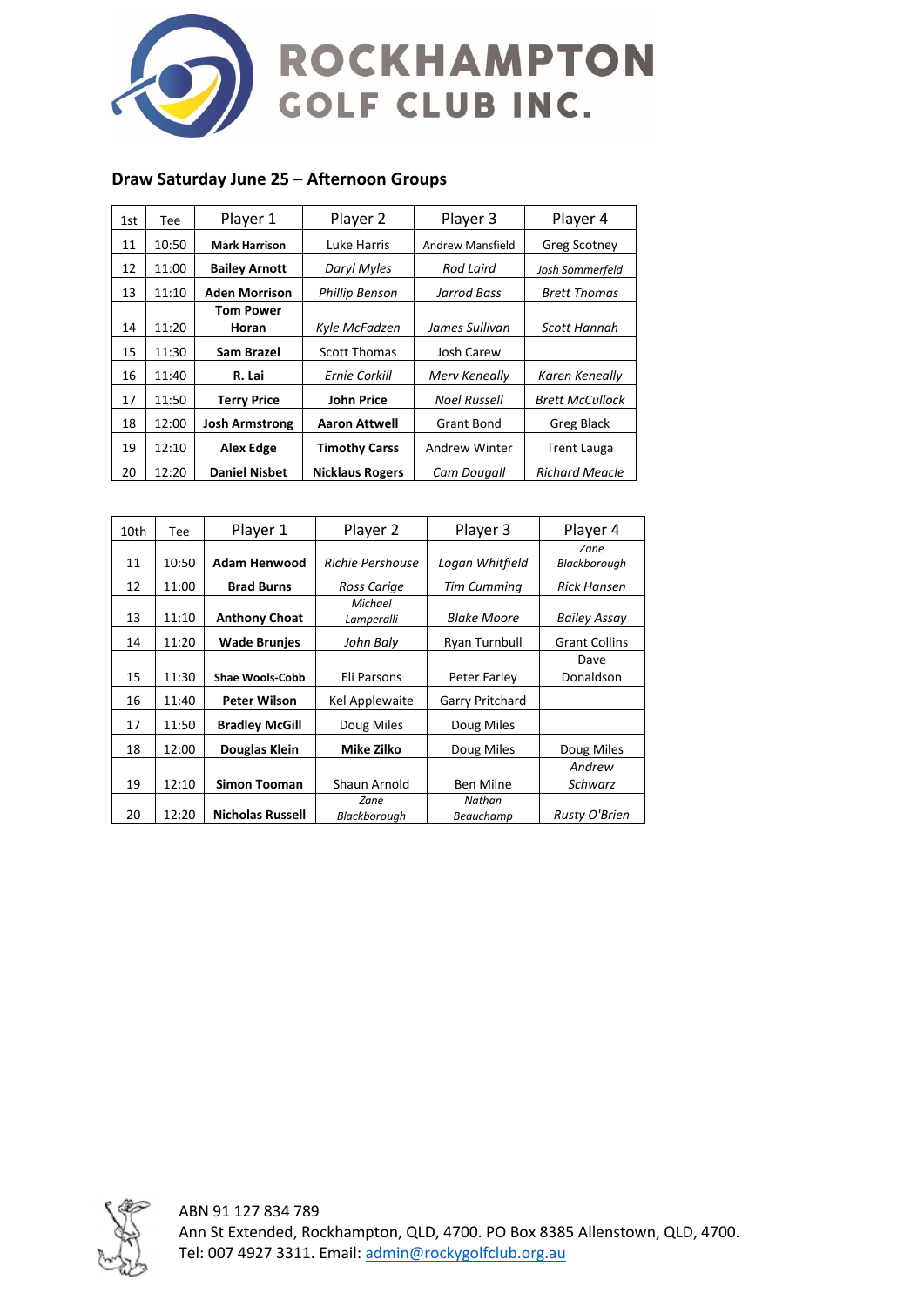

# **Draw Sunday June 26 – Morning Groups**

| 1st           | Tee  |              |                     |                       |                      |
|---------------|------|--------------|---------------------|-----------------------|----------------------|
| No.           | Time | Player 1     | Player 2            | Player 3              | Player 4             |
| 1             | 6:50 | Professional | Nathan<br>Beauchamp | <b>Trevor Wheeler</b> |                      |
| $\mathcal{P}$ | 7:00 | Professional | Matt Lines          | Neil Berry            |                      |
| 3             | 7:10 | Professional | Rick Hansen         | Mark Rollinson        |                      |
| 4             | 7:20 | Professional | Shaun P Moloney     | Greg Hooper           | Darryl Cameron       |
| 5             | 7:30 | Professional | Scott Hannah        | <b>Noel Russell</b>   | John Baly            |
| 6             | 7:40 | Professional | Dean Stockham       | Les Berryman          | <b>Gerald Hickey</b> |
| 7             | 7:50 | Professional | Wayne Cook          | Andrew Godsmark       | Rusty O'Brien        |
| 8             | 8:00 | Professional | Blake Moore         | <b>Bailey Assay</b>   | Kyle McFadzen        |
| 9             | 8:10 | Professional | Lincoln Beckett     | <b>Riley Milliner</b> | Lachlan<br>Williams  |
| 10            | 8:20 | Professional | Kobie Kirkwood      | Zane<br>Blackborough  | Conner               |

| 10th          | Tee  |              |                         |                        |                       |
|---------------|------|--------------|-------------------------|------------------------|-----------------------|
| No.           | Time | Player 1     | Player 2                | Player 3               | Player 4              |
| 1             | 6:50 | Professional | Campbell Smith          | Michael<br>Lamperalli  |                       |
| $\mathcal{P}$ | 7:00 | Professional | <b>Terry Gusterson</b>  | lan Lally              |                       |
| 3             | 7:10 | Professional | Ross Carige             | Tim Cumming            | Matt Richardson       |
| 4             | 7:20 | Professional | Josh Sommerfeld         | <b>Brett McCullock</b> | John Baly             |
| 5             | 7:30 | Professional | Steve Allwood           | Sam Smerden            | <b>Phillip Benson</b> |
| 6             | 7:40 | Professional | Todd Wells              | <b>Brock Siegert</b>   | <b>Bradd Dillon</b>   |
| 7             | 7:50 | Professional | Daryl Myles             | <b>Rod Laird</b>       | <b>Neil Beckett</b>   |
| 8             | 8:00 | Professional | Cam Dougall             | <b>Richard Meacle</b>  | <b>Tim McMaster</b>   |
| 9             | 8:10 | Professional | Ernie Corkill           | Merv Keneally          | Karen Keneally        |
| 10            | 8:20 | Professional | <b>Richie Pershouse</b> | Logan Whitfield        | Rowan Coombes         |